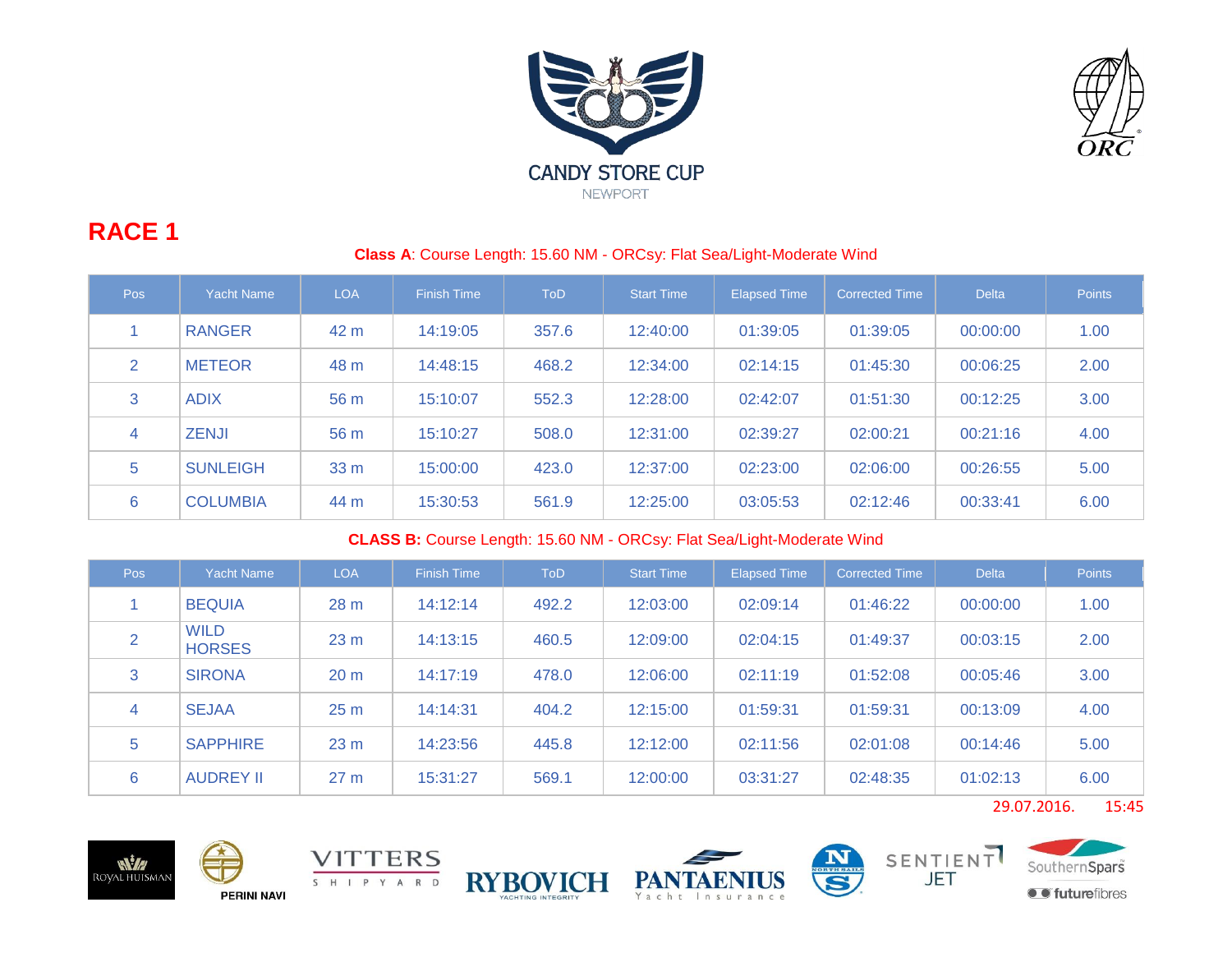



# **RACE 2**

| Pos | <b>Yacht Name</b> | <b>LOA</b> | <b>Finish Time</b> | <b>ToD</b> | <b>Start Time</b> | <b>Elapsed Time</b> | <b>Corrected Time</b> | <b>Delta</b> | <b>Points</b> |
|-----|-------------------|------------|--------------------|------------|-------------------|---------------------|-----------------------|--------------|---------------|
|     | <b>ADIX</b>       | 56 m       | 15:49:12           | 792.2      | 13:20:00          | 02:29:12            | 01:14:54              | 00:00:00     | 1.00          |
| 2   | <b>METEOR</b>     | 48 m       | 15:39:45           | 636.9      | 13:29:00          | 02:10:45            | 01:31:08              | 00:16:14     | 2.00          |
| 3   | <b>COLUMBIA</b>   | 44 m       | 16:09:10           | 790.0      | 13:23:00          | 02:46:10            | 01:32:21              | 00:17:27     | 3.00          |
| 4   | <b>RANGER</b>     | 42 m       | 15:10:24           | 459.5      | 13:35:00          | 01:35:24            | 01:35:24              | 00:20:30     | 4.00          |
| 5   | <b>SUNLEIGH</b>   | 33 m       | 15:46:02           | 558.7      | 13:32:00          | 02:14:02            | 01:51:51              | 00:36:57     | 5.00          |
| ж.  | <b>ZENJI</b>      | 56 m       | <b>DNF</b>         | 715.8      | 13:26:00          | <b>DNF</b>          |                       | 7.00         |               |

## **CLASS B:** Course Length: 13.40 NM - ORCsy: Flat Sea/Light Wind

| Pos | Yacht Name                   | <b>LOA</b>      | <b>Finish Time</b> | <b>ToD</b> | <b>Start Time</b> | <b>Elapsed Time</b> | <b>Corrected Time</b> | <b>Delta</b> | <b>Points</b> |
|-----|------------------------------|-----------------|--------------------|------------|-------------------|---------------------|-----------------------|--------------|---------------|
|     | <b>BEQUIA</b>                | 28 m            | 15:09:17           | 638.0      | 13:03:00          | 02:06:17            | 01:40:32              | 00:00:00     | 1.00          |
| 2   | <b>SIRONA</b>                | 20 <sub>m</sub> | 15:10:42           | 625.1      | 13:06:00          | 02:04:42            | 01:41:50              | 00:01:18     | 2.00          |
| 3   | <b>WILD</b><br><b>HORSES</b> | 23 <sub>m</sub> | 15:06:37           | 582.4      | 13:09:00          | 01:57:37            | 01:44:17              | 00:03:45     | 3.00          |
| 4   | <b>SEJAA</b>                 | 25 <sub>m</sub> | 15:15:26           | 522.6      | 13:15:00          | 02:00:26            | 02:00:26              | 00:19:54     | 4.00          |
| 5   | <b>AUDREY II</b>             | 27 <sub>m</sub> | 16:02:38           | 776.5      | 13:00:00          | 03:02:38            | 02:05:56              | 00:25:24     | 5.00          |
| 6   | <b>SAPPHIRE</b>              | 23 <sub>m</sub> | 15:31:17           | 580.0      | 13:12:00          | 02:19:17            | 02:06:28              | 00:25:56     | 6.00          |

30.07.2016. 16:30











 $\overline{\mathbf{S}}$